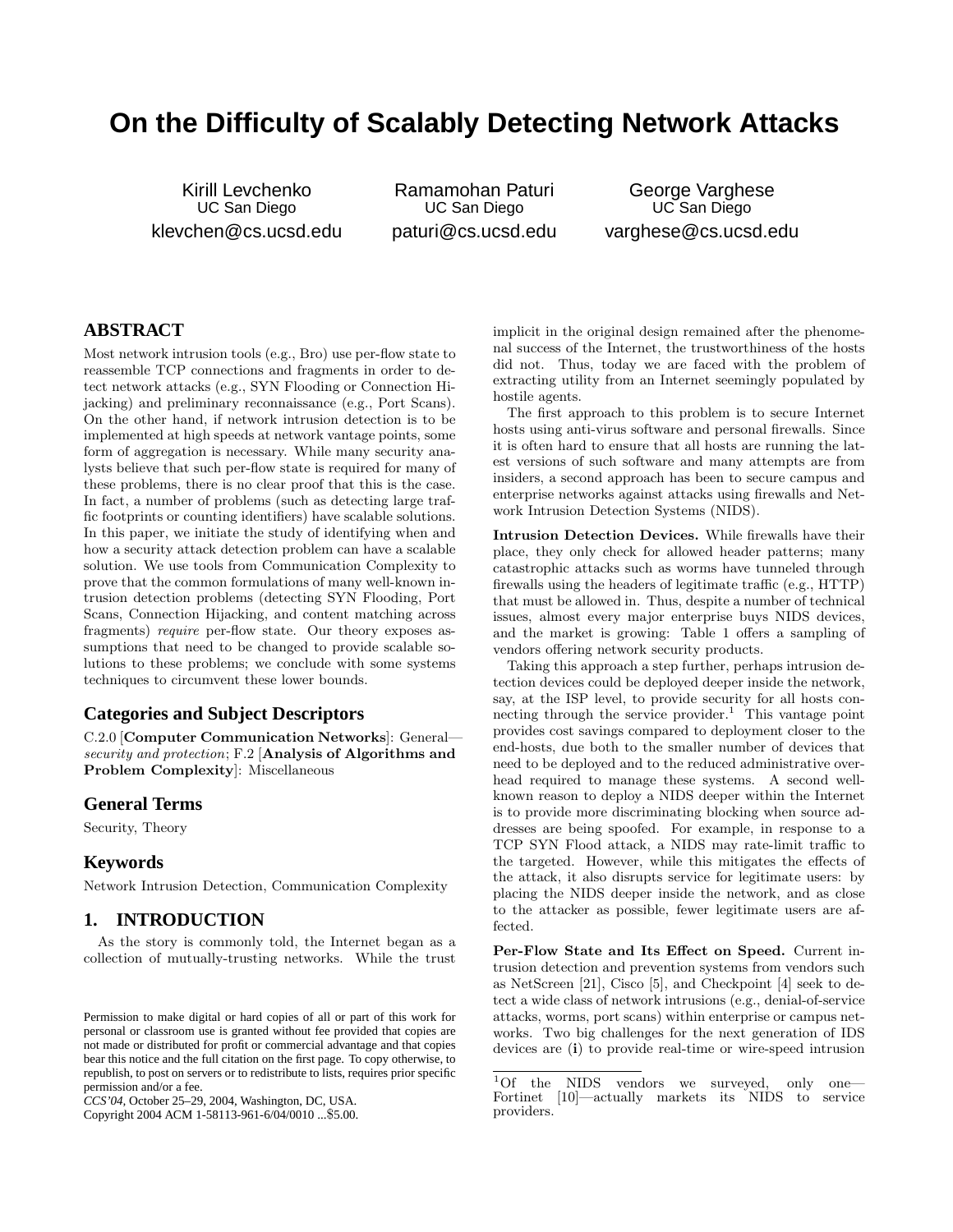|                         | Detection Claim |            |                 |                  |
|-------------------------|-----------------|------------|-----------------|------------------|
| Vendor                  | SYN Flooding    | Port Scans | Conn. Hijacking | Content Matching |
| Checkpoint $[4]$        |                 |            |                 |                  |
| $Cisco$ [5]             |                 |            |                 |                  |
| ForeScount [9]          |                 |            |                 |                  |
| Fortinet [10]           |                 |            |                 |                  |
| Juniper $\overline{14}$ |                 |            |                 |                  |
| Mazu Networks [18]      |                 |            |                 |                  |
| NetScreen [21]          |                 |            |                 |                  |
| Network Associates [20] |                 |            |                 |                  |
| TippingPoint [26]       |                 |            |                 |                  |

Table 1: Vendors offering network intrusion detection systems, or components thereof. For each vendor, we indicate which of the four attacks considered in this paper their products claim to detect. A blank entry indicates that we could not find a specific claim to detect the attack in the literature provided on the vendor's web site, though the product may detect the attack.

detection so as not to miss attacks at high speeds and (ii) to reduce false positives.

Running a NIDS device at the edge of a network or even deeper inside the network requires that the NIDS operate at higher link speeds. Such vantage points also expose the detection system to a larger number of flows, and in this setting, it becomes infeasible to maintain per-flow or perhost state, that is, to track each active "conversation" taking place across the instrumented link. But this is precisely the information used by most NIDS to detect large classes of attacks. For example to detect Port Scans, Snort 2.0 [25], a popular open source NIDS, maintains a per-target 65536-bit vector to track the ports probed by a suspected attacker, and of the vendors in Table 1, several (e.g., Cisco [5] and Network Associates [20]) mention maintaining per-flow state in their product literature.

Now, it is well known that high speed implementations of other tasks in the forwarding path of network devices (such as routers) have relied on the use of small memory footprints to fit into cache or on-chip SRAM. For example, Internet lookups in routers use prefix aggregation to store around 150,000 prefixes for the entire Internet. Similarly, DiffServ uses class aggregation to avoid per-flow state in core routers. This is fundamentally because the number of connections/flows at network vantage points can easily scale into the millions, and this does not scale with the increases in the size of high speed memory. Thus, in the wire-speed implementation community the notion of per-flow state has been anathema for a long time.

While the requirement for small amounts of control memory may seem like an irrational prejudice in a world of plentiful memory, it does have a technical basis. Roughly, this is because while fairly fast DRAM memories (e.g., DDR) are available, the highest speed memories (on-chip and off-chip SRAM) are still limited and growing slowly. In particular, programmability is often required for security implementations because attack technology is constantly evolving, and most programmable chips such as FPGAs have even smaller amounts of memory (say 1 Mbit) compared to custom chips. In particular, these chips cannot hold the state for the millions (or even hundreds of thousands) of concurrent connections that traverse a fairly large enterprise network.

The current state-of-the-art is to use load-splitters to al-

low several slower NIDS devices to protect a single highspeed link. However such installations are expensive and inhibit the detection of attacks split between several devices.

Is Per-Flow State Necessary? Given these constraints, we may ask whether per-flow state is truly necessary for common network intrusion detection tasks, or whether there is hope for finding clever, memory-efficient algorithms. Consider, for example, the following four detection problems:

- 1. Estimate the number of distinct destinations to within 1%.
- 2. Determine if any WWW site was accessed more than three times.
- 3. Estimate the number of DNS queries to within 1%.
- 4. Detect a TCP SYN Flooding attack.

Of the four, which require per-flow or per-host state in a NIDS? It turns out that the first problem has an efficient, but non-trivial solution [1, 8] which does not require per-host state. On the other hand, the second problem does require state proportional to the number of WWW sites, which can be shown using the technique in Section 4. The third problem, estimating the number of DNS queries is quite easy and can be solved exactly: we need only count the number of UDP packets to port 53. Finally, detecting a TCP SYN Flooding attack requires per-flow state under some conditions and does not under others; we consider it in Section 3.

In this paper, we formalize the study of which attack detection tasks require per-flow or per-destination state. Like all "impossibility" results, they are best regarded by practitioners as labor-saving devices: by precisely stating the problems and assumptions under which per-flow state is required, a designer can either choose to use memory technology that allows the appropriate amount of memory with corresponding speed tradeoffs, or change the assumptions to invalidate the lower bounds and hence make low-memory implementations possible.

Toward this end, we consider four common network intrusion detection tasks we presented in Table 1: detecting TCP SYN Flooding, detecting Port Scans, detecting attempts to hijack a TCP connection, and matching a payload split across two fragments (evasion attack). For each, we prove a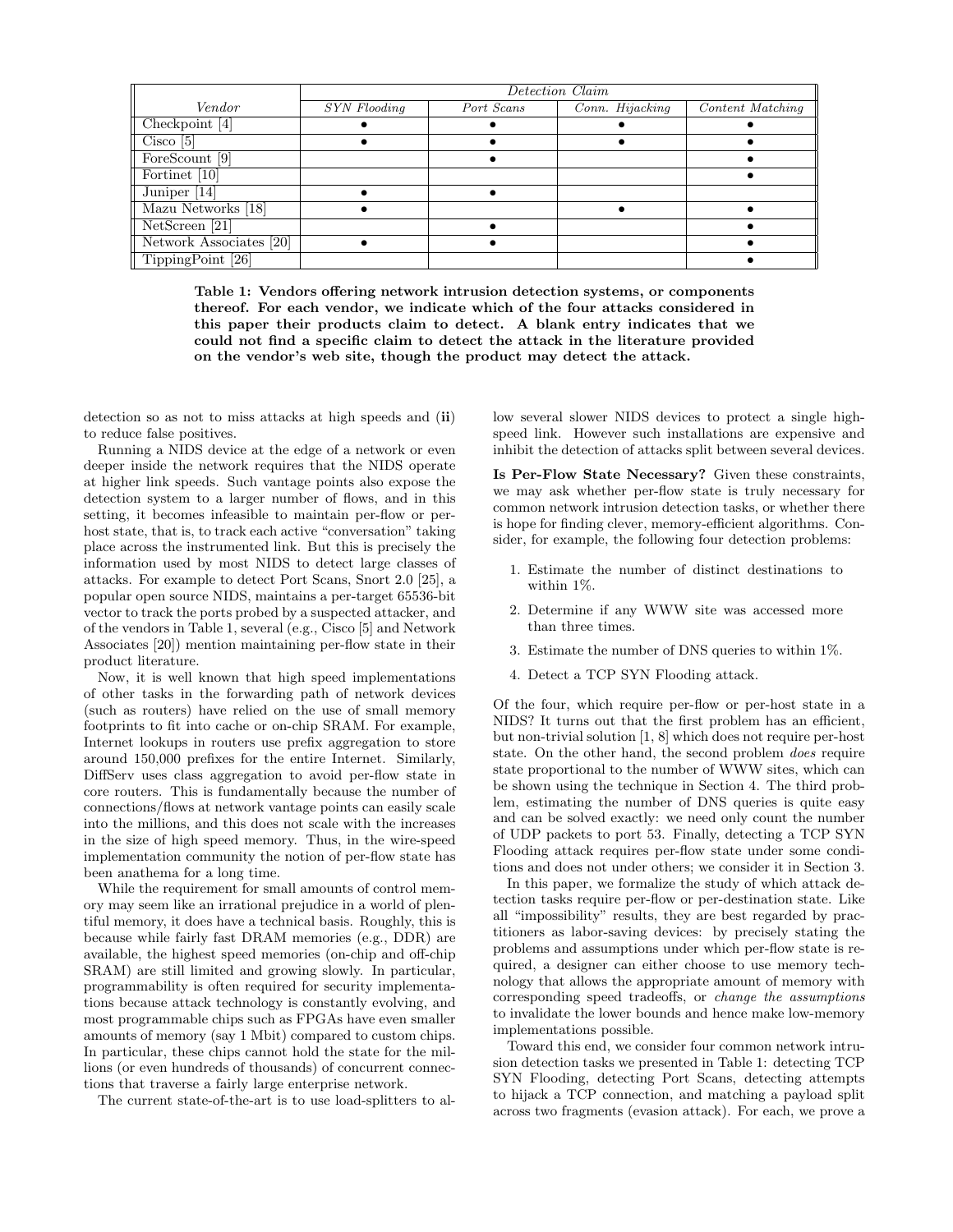

Figure 1: Our setting is a Network Intrusion Detection System (NIDS) on a router connecting a network to the Internet. We say a detector is an ingress detector if it only uses traffic entering the protected network. A detector is an egress detector if it also uses traffic leaving the protected network.

lower bound on detection and then comment on its practical implications.

We continue with some definitions in Section 2 which we will need for formalizing our arguments, and a description of the Set Disjointness problem of Communication Complexity, a powerful tool we will use to establish our lower bounds. The following sections will consider in turn each of the four NIDS tasks listed above. We will begin each section with a description of the problem, followed by the lower bound. Thus, Section 3 covers TCP SYN Flooding, Section 4 covers Port Scans, Section 5 covers TCP Connection Hijacking, and Section 6 covers Evasion by fragmentation.

Our results and their implications are summarized in Table 2, on the next page.

#### **2. THEORETICAL TOOLS**

In this section, we introduce the main theoretical tools we use to prove lower bounds on attack detection. In Section 2.1 we describe our setting and introduce a simple Turing Machine model. The reader who is used to implementations using today's computers and chip sets should not be alarmed: space lower bounds in the Turing Machine model apply to RAM based and other more commonly used computation models. Next, in Section 2.2 we intuitively describe our main tool for lower bounds: the classical Set Disjointness problem from Communication Complexity. In the rest of the paper, the game will be to recast seemingly different attacks as versions of the Set Disjointness problem.

#### **2.1 Setting and Model**

Our setting is a detection system monitoring traffic on a network router connecting a network to the Internet (see Fig. 1). We classify detection schemes as ingress or egress based on whether the detector uses only traffic entering the protected network (ingress) or traffic entering and leaving the network (egress). We make this distinction because a NIDS may only have access to incoming traffic due to asymmetric routing, and because this distinction becomes crucial for some problems.

We model the detection system as a Turing Machine with a work tape and a sequentially accessed read-only input tape. The input consists of a packet sequence, a finite sequence over some problem-specific alphabet  $P$ . We take the space complexity of an algorithm to be the maximum space  $\pi$  (in bits) used over all finite-length packet sequences.<sup>2</sup> We allow the Machine to make probabilistic choices (e.g., to take random samples), and require only that it fail with some fixed probability less than a half.

Finally, as a notational convenience, denote the set  $\{1, \ldots, n\}$ by  $[n]$ .

#### **2.2 Set Disjointness as a Tool**

The Set Disjointness problem is a fundamental problem in Communication Complexity that addresses the difficulty (in terms of bits exchanged) of knowing whether two sets at two ends of a link have an element in common. This construction was used by Alon, Matias, and Szegedy [1] to prove a lower bound on the space required by any device that wishes to determine the number of occurrences of the most frequent element (e.g., the element could be the content of a packet) in a data stream.

The earlier result of Alon et al. used Set Disjointness to prove that certain database streaming queries require large amounts of memory. By contrast, in this paper we will use the Set Disjointness problem to prove that many formulations of attack detection problems also require large amounts of memory in the worst case.

More precisely, the Set Disjointness problem is as follows. Consider two parties, Alice and Bob, each with a set of numbers between 1 and *n*. Alice does not know Bob's set of numbers, and Bob does not know Alice's. They would like to find out if there is some number that they both have by communicating as few bits of information as possible. We allow them unlimited computational resources and measure only the number of bits they send to each other. One strategy might be for Alice to just say "yes" or "no"  $n$  times, once for every number starting at 1. Then Bob will know whether they have any number in common, and tell Alice, "yes" or "no." However this requires  $n + 1$  bits to be communicated, and we may well ask if we can do better. It turns out the answer is "no," and we will use this fact as a basis for proving asymptotic lower bounds on the amount of space required to detect attacks.

## **3. TCP SYN FLOODING**

We now begin our study of attack scalability with TCP SYN Flooding attacks.

A TCP SYN Flood [2] is a denial-of-service attack that exploits the way a TCP connection [23] is established between a sender  $U$  and a receiver  $V$ . TCP's mating dance begins with  $U$  sending a so-called SYN packet, and  $V$  responding with a so-called SYN+ACK response. Unfortunately, after sending the SYN+ACK response, V allocates resources to remember the pending connection for a pre-specified amount of time, roughly a minute, waiting for sender  $U$  to establish the connection with an ACK packet.

A TCP SYN Flood occurs when a malicious host repeatedly sends SYN packets, typically with forged source ad-

<sup>2</sup>Another reasonable model might be to measure space in words, where the word size is logarithmic in the length of the input.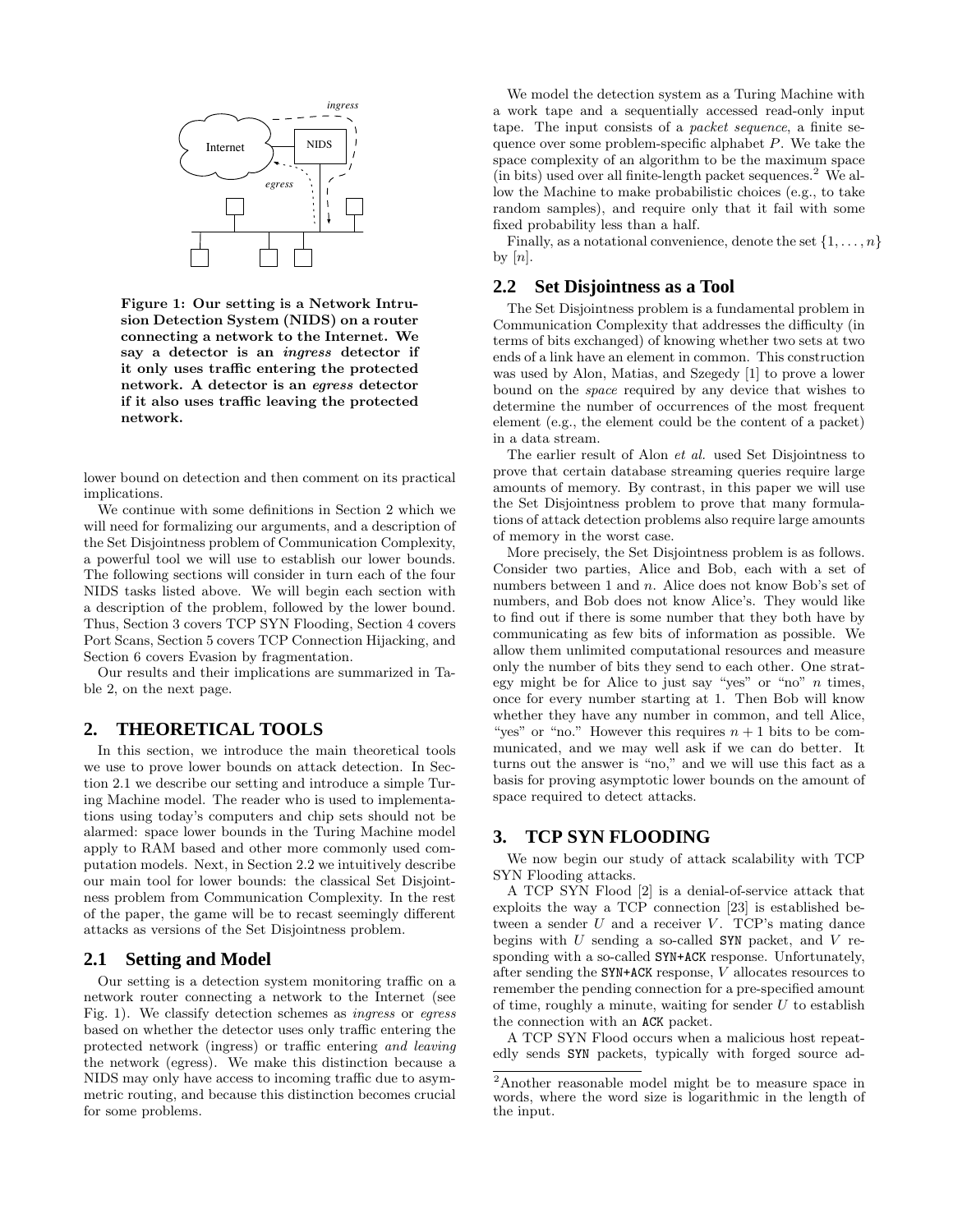| <i>Detection Problem</i>               | Scalable       | Comment                                    |  |
|----------------------------------------|----------------|--------------------------------------------|--|
| $SYN$ Flooding $(\S 3)$ ingress        | No             | Egress detection relies on                 |  |
| egress                                 | Yes            | trust of protected network.                |  |
| Port Scans $(\S4)$ ingress             | No             | Scalable egress detection is possible      |  |
| egress                                 | $Yes^*$        | by estimating the no. of distinct items.   |  |
| Conn. Hijacking $(\S 5)$ ingress       | No.            | No scalable detection possible if attacker |  |
| egress                                 | N <sub>o</sub> | is outside the protected network.          |  |
| $\rm No$<br>Evasion $(\S6)$<br>ingress |                | Workaround exists for IP fragmentation.    |  |
| egress                                 | No             | but not for TCP segmentation.              |  |

Table 2: A summary of our results and their practical implications. "Ingress" refers to detection using only traffic entering the network, "egress" to detection using traffic entering and leaving the network. "Scalable" means that there is a detection scheme that does not use per-flow state. See the appropriate section for discussion. <sup>∗</sup>Additional empirical evidence is needed to test the effectiveness of this approach.

dresses, causing the listening host to allocate many half-open connections. Because of the generous timeout and the small number of connections allowed to be in the half-open state, it is easy for an attacker to deplete a server's connection resources, preventing service to legitimate clients. Several modern implementations address or mitigate this problem by using techniques such as SYN-cookies or by simply allocating more resources. Nevertheless, this attack is still used and is useful to detect.

At the link level, this attack may be characterized as a packet sequence containing a SYN packet from  $U$  to  $V$  without a subsequent ACK packet. However instead of considering this attack, we consider a slightly different problem: detecting unclosed connections. That is, connections consisting of a an opening SYN packet without a closing FIN packet. Detecting unclosed connections (versus half-open connections) requires us to also consider RST packets, as these cause the connection to close as well. However since this only makes the problem harder, it does not affect our lower bound.

#### **3.1 Ingress SYN Flood Detection**

In this section, we consider the problem of detecting unclosed connections using only traffic entering the protected network. At first glance, it may seem sufficient to count the number of SYN packets and the number of FIN packets, declaring the packet stream to contain a unclosed session if there are more of the former that the latter. Indeed, this is the approach advocated by [27]. However an attacker can circumvent this strategy by sending FIN packets ahead of the SYN packets, or sending FIN packets with a different address. Without matching FIN packets to preceding SYN packets, there is no efficient way to determine if there are unclosed sessions, as we show next.

Abstract Problem Formulation. To apply our lower bound technique to this problem, define the packet set  $P$  to be  $[m] \times \{SYN, FIN\}$ : the set of tuples consisting of a session identifier and a packet type field, either SYN or FIN. Call a packet  $(x, \text{SYN})$  in a packet sequence matched if  $(x, \text{FIN})$ occurs in the remainder of the sequence. Call a packet unmatched if it is not matched. Intuitively, unmatched SYN packets correspond to unclosed connections.

Example: To model TCP SYN Flooding, the session identifier  $x$  in the abstract formulation would be the TCP 4-tuple

consisting of the source address, source port, destination address, and destination port.

Let SYNMATCH be the problem of detecting a packet sequence containing one or more unmatched SYN packets. In practice, detecting one unmatched SYN packet in the whole stream may be too strict. Let us allow the algorithm to fail if there are some—but not too many—unmatched SYN packets. Formally, we guarantee (to any algorithm for detecting unmatched SYN packets) that the input contains either no unmatched SYN packets or that the unmatched SYN packets constitute at least an  $\alpha$  fraction of the whole packet sequence. Call this variant  $\alpha$ -SYNMATCH. We are now ready to prove a lower bound on ingress detection.

Lower Bound. Any algorithm for SYNMATCH must use  $\Omega(m)$  space. Any algorithm for  $\alpha$ -synmatch where  $\alpha m \geq 1$ must use  $\Omega(1/\alpha)$  space.

Proof of Lower Bound. We will prove the first statement; see the Appendix for the proof of the second. As promised, the proof is by reduction from disj, the Set Disjointness problem of Communication Complexity; see the Appendix for a formal description of this problem and its lower bounds. We will show that two parties, Alice and Bob, can decide if two sets,  $X \subseteq [n]$  and  $Y \subseteq [n]$ , held by Alice and Bob respectively, are disjoint using only S bits of communication, where  $S$  is the space used by the SYNMATCH detection algorithm. The lower bound on the communication complexity of Set Disjointness will imply  $S = \Omega(m)$ .

The reduction work as follows. Alice forms the packet sequence

$$
(x_1, \text{SYN}), (x_2, \text{SYN}), \ldots, (x_{|X|}, \text{SYN}),
$$

where  $x_1, x_2, \ldots, x_{|X|}$  are the elements of X. She runs the SYNMATCH detection algorithm (with parameter  $m$  set to  $n$ ) on this sequence, and suspends it immediately after reading the last element. She then sends its state to Bob. Bob forms the packet sequence

$$
(\bar{y}_1, \texttt{FIN}), (\bar{y}_2, \texttt{FIN}), \ldots, (\bar{y}_{|\bar{Y}|}, \texttt{FIN}),
$$

where  $\bar{y}_1, \bar{y}_2, \ldots, \bar{y}_{|\bar{Y}|}$  are the elements of  $\bar{Y} = [n] \setminus Y$ . He then resumes the algorithm using the state received from Alice, providing the remainder of his sequence as the rest of the input. To the algorithm, the input appears as a concatenation of their two sequences.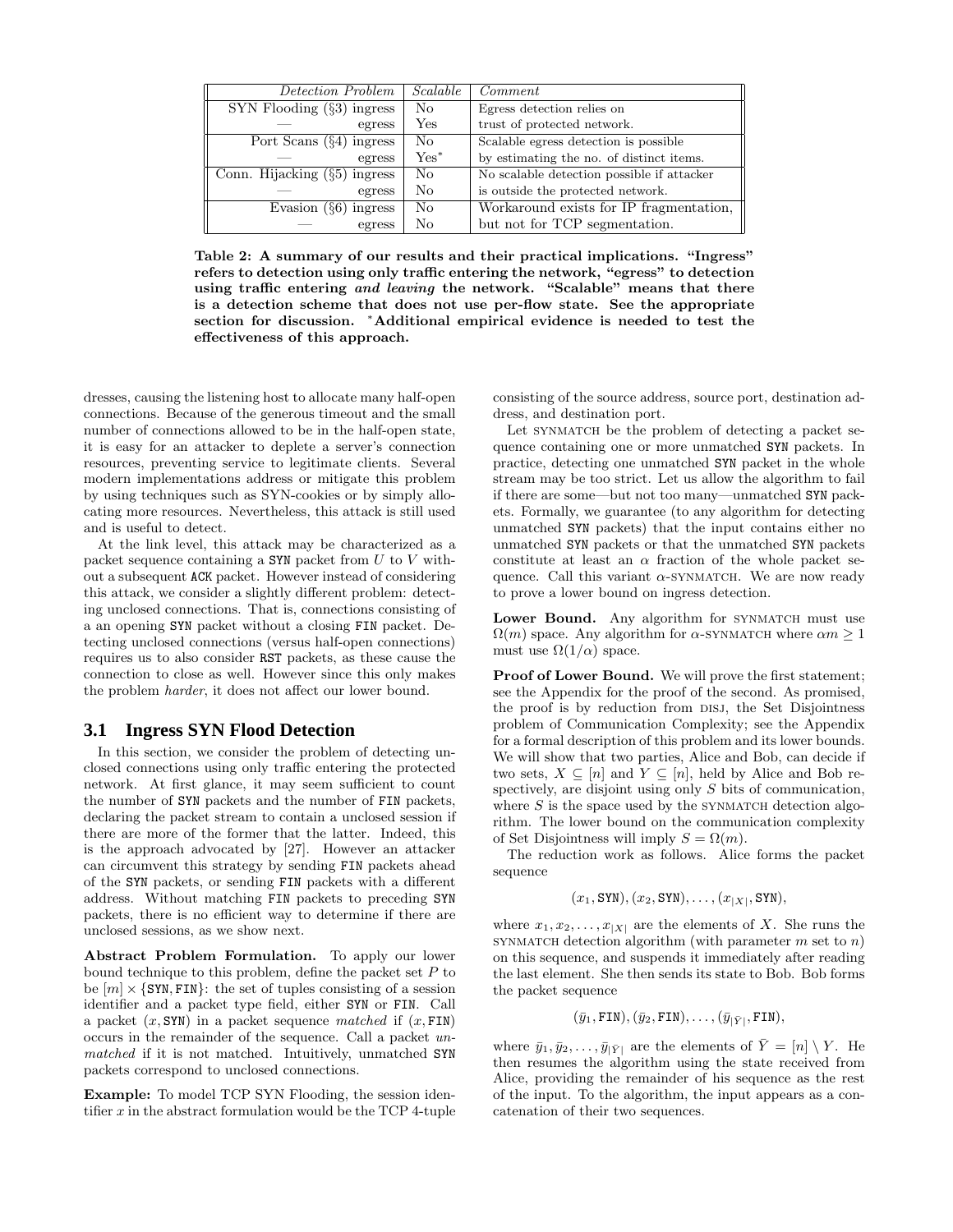We observe that if X and Y are disjoint, then for all  $x \in X$ there will be a matching  $x \in \overline{Y}$ , so there will be a closed connection consisting of  $(x, \text{SYN})$  and  $(x, \text{FIN})$  in the aggregate sequence seen by the algorithm. Conversely, if  $X$  and  $Y$  intersect, say at some element c, then there will be a packet  $(c, SYN)$  without a matching  $(c, FIN)$  packet. Thus, X and Y intersect if and only if the aggregate packet sequence seen by the algorithm contains an unmatched SYN. Using the result of the algorithm, Bob can determine if X and Y are disjoint.

Note that the only communication between Alice and Bob are the S bits of the state of the algorithm. Since the communication complexity is  $\Omega(n)$  and  $m = n$ , it follows that  $S = \Omega(m)$ .  $\Box$ 

We have shown that any detection system must effectively maintain per-flow state in order to detect an unmatched SYN packet.

Practical Implications. The lower bound means that we can detect a TCP SYN Flood using traffic entering the network only if it is a sizable fraction of all the (SYN and FIN) traffic. Effectively, the best we can do is to pick random SYN packets in the packet stream and watch if they are followed by a matching ACK; see [7] for this type of approach. Note that even this scheme is vulnerable to evasion as described by Paxson in [22]: an attacker can set the IP TTL field of the ACK so that the packet is seen by the NIDS, but not by the victim.

In practice, a detection scheme may keep per-flow state, but only within a reasonable round-trip time (RTT), say 1 second. That is, if an incoming SYN is not followed by a matching ACK within a second, we may reasonably assume the ACK will never come. However a simple back-of-theenvelope calculation shows that even this relaxation requires considerable memory, because a 1 Gbit/sec link may see up to 3 million SYN packets per second.

#### **3.2 Egress SYN Flood Detection**

If the attacker cannot inject packets into the traffic leaving the protected network, we can detect a TCP SYN Flood by considering the difference between the number of SYN packets entering the network and the number of FIN (or SYN+ACK packets leaving the network [16, 27]. Since the attacker cannot tamper directly with this packet sequence, we can expect a large number of incoming SYN packets without corresponding FIN packets to be a reasonable indicator of an attack. Implicit in this detection scheme, however, is trust of hosts with access to this packet stream. A cooperating host on the inside (e.g., a zombie) could spoil this scheme by sending spoofed FIN packets through the NIDS. The NIDS would be deceived into thinking the SYN packets resulted in successful connections (see Fig. 2). Note, however, that this scenario is somewhat unusual, as a compromised host on the inside could attack the victim directly.

The above scenario illustrates an important point about egress detection, and that is that an egress detection system relies on the credibility the packet stream leaving the network; it is up to the administrator and the users of the scalable NIDS to decide whether this trust is justified.

## **4. PORT SCANS**

We continue our study of the state required for detecting attacks by considering Port Scans. Though not an attack in itself, a Port Scan is usually a precursor to one. It consists



Figure 2: A SYN Flooding scenario in which the NIDS is fooled by an attacker A with control over a compromised host B on the inside. The NIDS considers a TCP SYN Flood to be in progress if there are significantly more SYN packets entering the network than FIN packets leaving the network. The attacker sends SYN packets to  $V$ , and at the same time, a compromised host  $B$  inside the network sends spoofed FIN packets through the NIDS, fooling it into ignoring the attack.

of an attacker identifying the open ports on a machine to determine which services are available. (With this knowledge, the attacker can attempt to exploit a vulnerability in one of these services) To determine if a port is open, an attacker sends a packet to the target host attempting to connect to the desired port. If the target host is listening on that port, it will respond by opening a connection. The exact details of how a host responds to a connection attempt will be examined in Section 4.2, when we consider egress detection. Let us start by seeing whether we can detect this phenomenon scalably based only on traffic entering the network.

#### **4.1 Ingress Port Scan Detection**

Abstract Problem Formulation. For this problem, define  $P = [m] \times [m]$  to be the set of tuples consisting of a source address and destination address. Call a set  $\{(x, i_1),$  $(x, i_2), \ldots, (x, i_k)$  a scan of size k, if the  $i_1, i_2, \ldots, i_k \in [m]$ are distinct and  $x \in [m]$ . Let k-scan be the problem of determining if a packet sequence contains a scan of size k. Note that this corresponds to the scenario where a scanner probes a set of hosts (typically on the same port, and sometimes called a *horizontal scan*).

Sometimes a Port Scan is taken to be a scan probing a range or ports/services on a single machine, which could be looked on as a *vertical scan*. Our formal definition captures both these scenarios as well as more complex scans that can scan a number of hosts and a number of ports. The key abstraction is that one one host is sending the packets. After proving a lower bound for this variant, we will consider distributed Port Scans.

Example: To model a general scan in the abstract formula-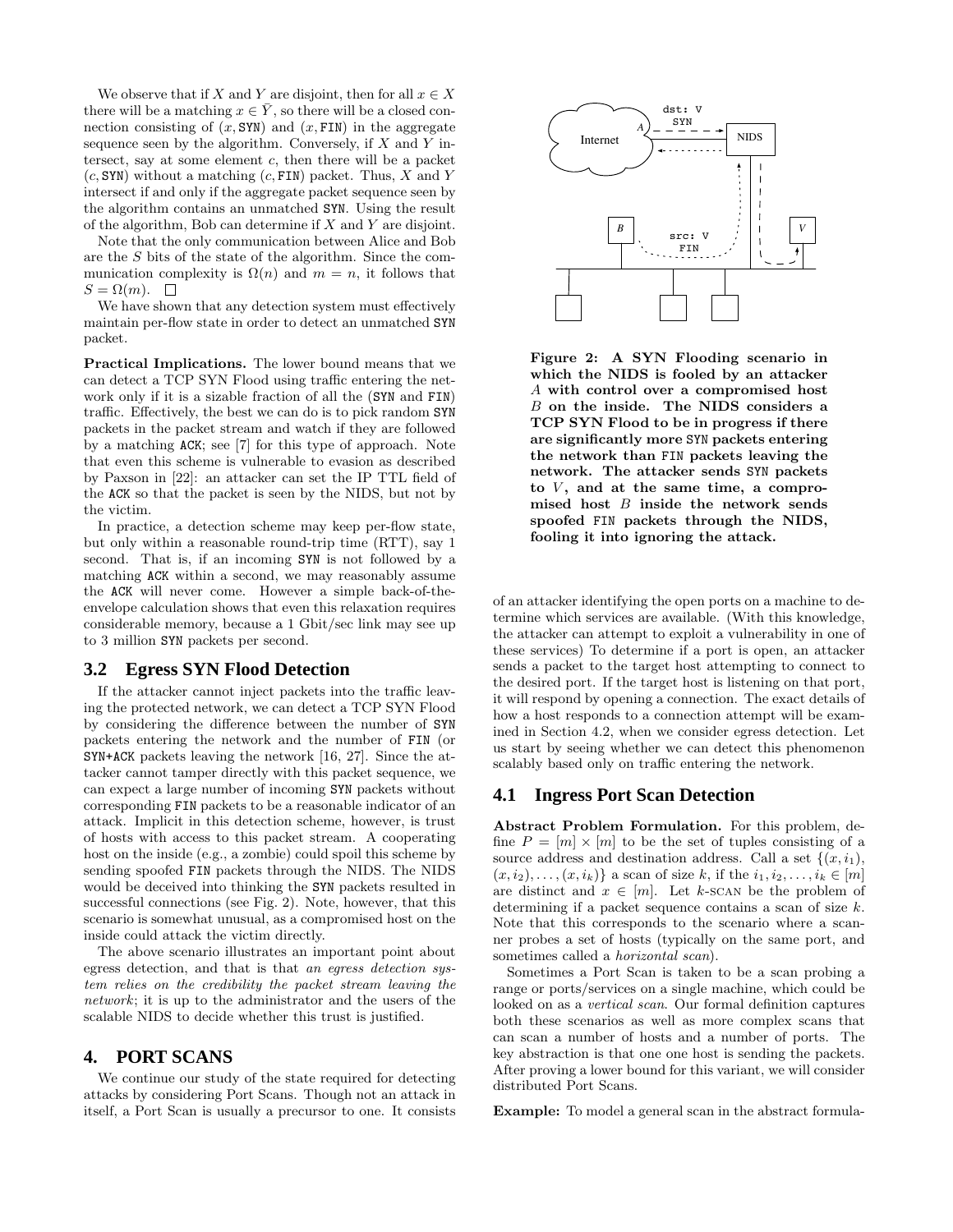tion, x could represent the IP source address of the scanner, and  $i_1$ ,  $i_2$  etc., could represent the combination of the IP address and port that is scanned at each point in the sequence.

**Lower Bound.** Any algorithm for k-SCAN must use  $\Omega(m/k^5)$ space.

Proof of Lower Bound. We will give the proof for the the case  $k = 2$ . The proof of the general case uses a different reduction; it is given in the Appendix.

As before, this proof is by reduction from DISJ, the Set Disjointness problem of Communication Complexity, to 2- SCAN. Let Alice have a set  $X \subseteq [n]$  and Bob have a set  $Y \subseteq [n]$ . Alice forms the packet sequence

$$
(x_1, 1), (x_2, 1), \ldots, (x_{|X|}, 1),
$$

where  $x_1, x_2, \ldots, x_{|X|}$  are the elements of X. She runs the 2-scan detection algorithm (with parameter  $m$  set to  $n$ ) on this sequence and suspends it when it reaches the last element, but before it terminates. She then sends the state of the algorithm to Bob, who resumes the algorithm providing the following sequence as the remainder of the input:

$$
(y_1, 2), (y_2, 2), \ldots, (y_{|Y|}, 2),
$$

where  $y_1, y_2, \ldots, y_{|Y|}$  are the elements of Y.

If  $X$  and  $Y$  are disjoint, then the input sequence to the algorithm will not contain a scan, and conversely, if X and Y intersect, say at an element  $c$ , then the input sequence will contain a scan consisting of  $(c, 1)$  and  $(c, 2)$ . Thus, Bob can determine if  $X$  and  $Y$  are disjoint using the output of the 2-scan detection algorithm. Since Alice sent Bob S bits (the size of the state of the algorithm), it follows that  $S = \Omega(m)$ .  $\Box$ 

Practical Implications. The lower bound implies that ingress detection of a Port Scan for any constant  $k$  does indeed require per-flow state. The reduction hinges on the difficulty of determining whether, among many hosts each probing exactly one target, there is one who probes two or more (k or more in the general case).

Nevertheless, an increase in the number of distinct targets probed (not necessarily from the same host) may in some cases be a reasonable indicator of suspicious activity. In fact, this is exactly how a distributed Port Scan would appear to the NIDS. It turns out that this quantity can be estimated efficiently; see, for example [8], who also propose using it as an indicator of a Port Scan. However this approach has several problems. First, the estimator is not accurate enough to detect a scan hidden in a large traffic stream, as would be found inside the network. Second, an increase in the number of distinct hosts accessed may have a benign explanation (a route change is one example). It is doubtful, therefore, that an increase in the estimate of the number of distinct destinations is a viable indicator of a Port Scan.

#### **4.2 Egress Port Scan Detection**

The TCP specification [23] requires a host to send a RST packet in response to a connection attempt on a port without a listening process. Similarly, a packet sent to a UDP port may generate an ICMP "port unreachable" response [24].<sup>3</sup>

In view of this, an increase in the number of distinct destination addresses generating such responses may be a better indicator of a Port Scan, as it implicitly excludes packets addressed to existing services. However "noise" (e.g., due to mistyped addresses) or poor detector sensitivity could still hinder detection; therefore, it remains to be verified experimentally whether this is an accurate detector.

Note, however, that unlike TCP SYN Flooding, an insider cannot fool the NIDS, because he cannot prevent the victim's RST packets from reaching the NIDS.

# **5. TCP CONNECTION HIJACKING**

The Transmission Control Protocol provides the abstraction of a reliable communication channel for two processes on (usually district) network hosts, say  $U$  and  $V$ . One of the mechanisms used by TCP to ensure this is the segment sequence number, which identifies where a packet payload belongs within the interprocess data stream. The same mechanism also provides some protection against an attacker wishing to inject packets into an existing connection, because the sequence number must be within the window accepted by  $V$ .

An attacker A wishing to do so must be able to correctly number the forged packets to  $V$ . Without knowing any of the sequence numbers used by  $U$ , the attacker—after narrowing down the possibilities—may attempt to guess the correct sequence number, injecting packets with incorrect sequence numbers into the stream. To an observer seeing traffic to  $V$ , this will appear as a TCP session containing packets whose sequence numbers are not strictly increasing. Can we efficiently detect this attack signature at the NIDS?

#### **5.1 Ingress Connection Hijacking Detection**

Abstract Problem Formulation. In this section, we consider the problem of detecting a session with sequence numbers that are not increasing. Formally, let  $P = [m] \times [\ell]$ be the set of tuples consisting of a session identifier and a sequence number. Define a session to be the subsequence of packets with the same session identifier. Call a packet out-of-order if it is not the first packet in the session and if the sequence number of the preceding packet in the session is greater than its own. Note, however, that packet reordering and retransmission occurs in the normal operation of the network. To exclude this benign phenomenon, it would be more correct to consider an out-of-order packet as anomalous if its segment sequence number differs substantially from that of its session predecessor. Let  $k$ -SEQMATCH be the problem of determining if the packet stream contains a session with  $k$  or more out-of-order packets, or whether there are no out-of-order packets in any session. That is, we guarantee (to any detection algorithm) that if a session contains any out-of-order packets, it contains at least k such.

Example: To model TCP Connection Hijacking, in the abstract formulation the session identifier would represent the TCP 4-tuple connection identifier, and the sequence number would represent the TCP sequence numbers in a received packet.

Given this formulation, we have:

Lower Bound. Any algorithm for  $k$ -SEQMATCH must use  $\Omega(m/k)$  space.

Proof of Lower Bound. See the Appendix.

<sup>3</sup>Unfortunately, some firewalls might block such packets for security reasons.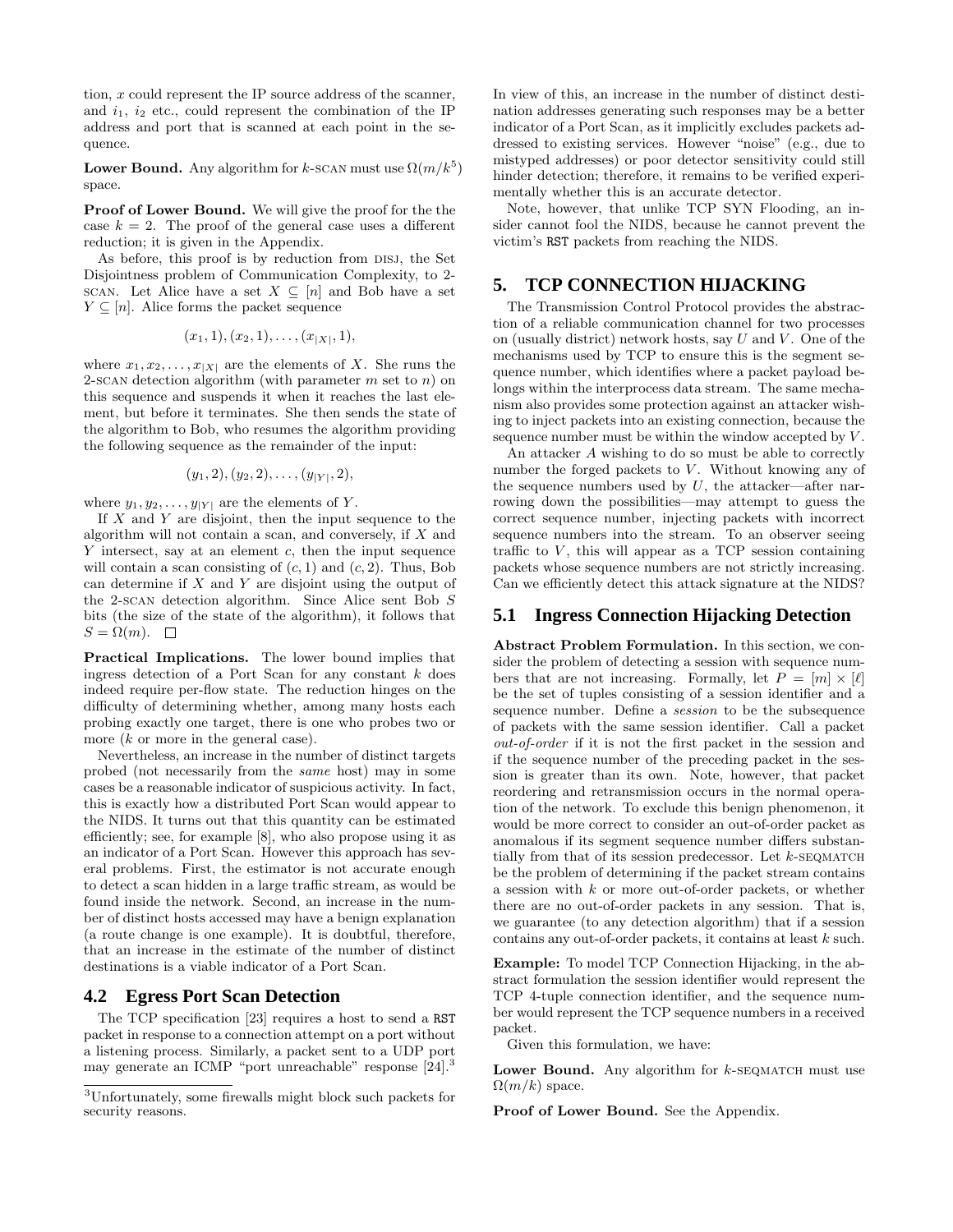Practical Implications. The lower bound tells us that detecting attempts to guess sequence numbers based solely on the stream of sequence numbers entering the network requires per-flow state. In fact, any scheme that relies on somehow relating two packets in a session will require perflow state. For example, suppose we could tell if two packets came from the same host, even if the source addresses were forged (for example, by means of OS fingerprinting [11]). Could we efficiently detect a Connection Hijacking then? No, because it requires comparing two packets in the same session, and therefore requires per-flow state.

#### **5.2 Egress Connection Hijacking Detection**

The TCP specification [23] defines the appropriate response to a segment sequence number outside the receiver's window to be an acknowledgment of the last valid packet payload. Although responses from V provide no indication (to the NIDS) of how far the sequence number fell outside its window, an excessive number of ACK packets may be an indicator to U—the real sender—that an attack is taking place. That is, if  $U$  notices that that the number of  $ACK$  packets from  $V$  is significantly greater than the number of packets sent by  $U$ , then  $U$  has reason to suspect that someone is injecting packets into the session.

# **6. EVASION BY FRAGMENTATION**

A number of intrusion detection systems attempt to detect an attack by attempting to find a substring (e.g., of a known worm payload) in a packet. Fragmentation, the mechanism by which the Internet Protocol splits a large packet into several smaller ones, allows the attacker to conceal the payload in several fragments; an analogous mechanism, called segmentation, is used by TCP to divide the interprocess data stream into discrete packets. With the substring sought by the intrusion detection system spread across several packets in the packet sequence, space-efficient detection becomes impossible. In this section, we prove a lower bound on determining if a packet split into two fragments contains some string.

## **6.1 Evasion Detection**

Abstract Problem Formulation. Define  $P = [m] \times$  $\{1ST, 2ND\} \times \{Q, R\}$  to be the set of tuples containing a packet identifier, a marker indicating whether the fragment is the first or second fragment in a two-fragment packet, and one of two parts of a string for which the intruder hopes to avoid evasion. We say that a packet stream contains the string QR if there are two packets  $(c, 1ST, Q)$  and  $(c, 2ND, R)$ , occurring in this order, for some  $c \in [m]$ . Call the problem of detecting such a packet stream evasion.

Example: To model evasion via IP fragmentation, the packet identifier in the abstract formulation would represent the combination of the packet identifier and source IP address. For TCP segmentation, the packet identifier would represent the TCP connection 4-tuple. For IP fragmentation, 1ST would represent a fragment with offset 0, while 2ND would a represent a fragment with the "more fragments" bit being zero. For TCP segmentation, the first and second markers represents the byte sequence numbers and the payload lengths, from which these markers can be inferred. The string QR can be any malicious payload the NIDS is trying to detect, such as a known virus signature.

**Lower Bound.** Any algorithm for EVASION must use  $\Omega(m)$ space.

Proof of Lower Bound. See the Appendix.

Practical Implications. The lower bound means that any algorithm attempting to detect a particular string in the reconstructed interprocess data stream must maintain per-flow state. Effectively, any NIDS must have traffic normalizer component, as described in [12], to reassemble fragmented packets.

Fortunately, there is a workaround for IP fragmentation, implemented in some NIDS, and that is to simply drop very small fragments, as there are so few legitimate reasons to see them on the Internet. The NIDS can now detect if a fragment contains a sufficiently large substring of a harmful payload. TCP segments, however, can be quite small, allowing the attacker to spread the payload across several packets far apart in the packet stream, making detection without per-flow state impossible.

# **7. CONCLUSION**

Table 2 summarizes our results on detecting TCP SYN Flooding, Port Scans, TCP Connection Hijacking, and Evasion by fragmentation, as well as their implications for the intrusion system designer. Our results indicate that common stream processing problems are created equal, and therefore the coarse characterization that they all require per-flow state is not accurate.

For Port Scans and TCP SYN Flooding, the practical implication of our results is that while scalable ingress detection (as stated) is impossible, egress detection is possible under certain, reasonable assumptions. For example, for Port Scans, we must assume that failed scans produce a measurable response (e.g., RST packets) that are not produced normally, so that the signal-to-noise ratio is sufficient for detection. In fact, a general form of the latter approach is to recognize an attacker as someone trying to access nonexistent hosts or services by using a network telescope [19] or a honey pot [6]; at least one vendor—NetScreen [21]—has already incorporated the latter into their product. More than any other, the Port Scan problem illustrates that a phenomenon may have several manifestations, and while scalably detecting one might be hard, scalably detecting another may be feasible.

The results for detecting Evasion attacks and TCP Hijacking are more grim (no solution without keeping state for either ingress or egress detection), confirming the intuition of IDS designers. Despite this, we emphasize that these results are under worst case conditions! In practice, the packet stream may be disposed much more favorably toward the NIDS designer. However the fact that worst case conditions can arise, means that the designer must decide how the NIDS should fail when they do arise.

Furthermore, there may be some information available to the NIDS not captured by our model. For example, Jin, Wang, and Shin [13] use the TTL field to determine if the source address hash been spoofed: a sure sign of illicit activity.

We began by observing that economic and logistical forces may drive the network intrusion system deeper and deeper into the network. The technical implications of this new setting place an increased demand on the system to perform quickly and efficiently, demands that current NIDS state of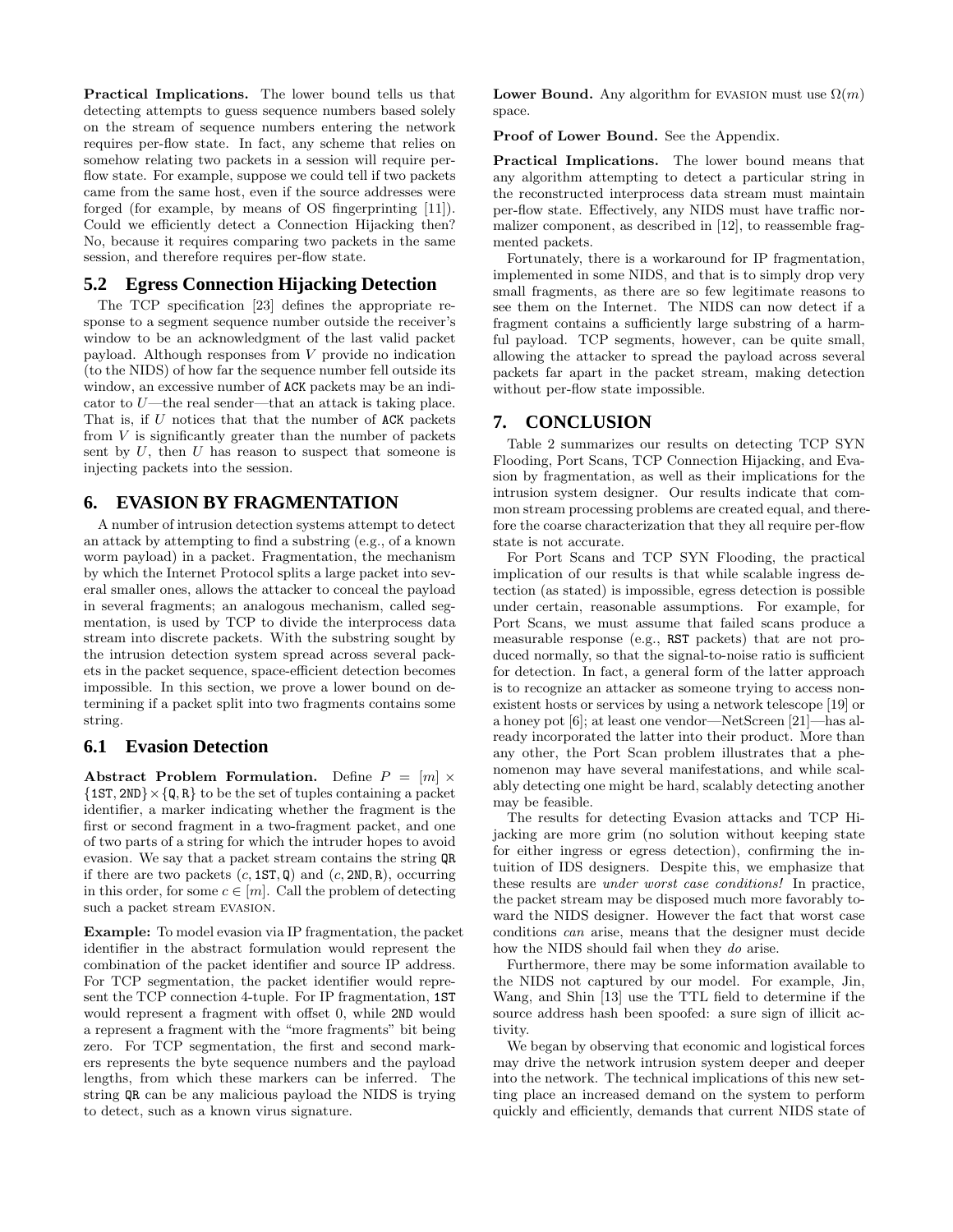the art would be hard-pressed to meet. Clearly, NIDS designs must change. As a step in this direction, we have shown the hardness of detecting a number of common attack classes, bringing to light the fundamental obstacles that must be overcome. More than a vindication of the use of perflow state in existing NIDS, we hope that our results guide the NIDS algorithm designer in fruitful directions, some of which we have tried to point out throughout our analysis. We believe that a new breed of fast, scalable IDS systems with low false positive rates will be born of a new fellowship between algorithmic, network, and security research.

#### **8. REFERENCES**

- [1] N. Alon, Y. Matias, and M. Szegedy. "The Space Complexity of Approximating the Frequency Moments." STOC 1996, pp. 20–29.
- [2] CERT. "CERT Advisory CA-1996-21 TCP SYN Flooding and IP Spoofing Attacks." 1996.
- [3] CERT. "CERT Advisory CA-1997-28 IP Denial-of-Service Attacks." 1997.
- [4] Check Point Software Technologies, Ltd. http://www.checkpoint.com/
- [5] Cisco Systems. http://www.cisco.com/
- [6] F. Cohen. "A Mathematical Structure of Simple Defense Network Deceptions." Computers & Security 19 (2000), pp. 520–528.
- [7] C. Estan, G. Varghese. "New Directions in Traffic Measurement and Accounting: Focusing on the Elephants, Ignoring the Mice." ACM Transactions on Computer Systems 21 (3), pp. 270–313.
- [8] C. Estan, G. Varghese, M. Fisk. "Bitmap Algorithms for Counting Active Flows on High Speed Links." Internet Measurement Conference, 2003.
- [9] ForeScout Technologies. http://www.forescout.com/
- [10] Fortinet, Inc.. http://www.fortinet.com/
- [11] Fyodor. "Remote OS detection via TCP/IP Stack FingerPrinting." http://www.insecure.org/nmap/nmapfingerprinting-article.html
- [12] M. Handley, V. Paxson. "Network Intrusion Detection: Evasion, Traffic Normalization, and End-to-End Protocol Semantics." 10th USENIX Security Symposium, pp. 115–131.
- [13] C. Jin, H. Wang, and K. Shin. "Hop-Count Filtering: An Effective Defense Against Spoofed DDoS Traffic." ACM Conference on Computer and Communication Security (CCS). October 2003.
- [14] Juniper Networks. http://www.juniper.net/
- [15] B. Kalyanasundaram and G. Schnitger. "The Probabilistic Communication Complexity of Set Intersection." SIAM Journal on Discrete Mathematics 5 (4), pp. 545–557, 1992.
- [16] R. Kompella, S. Singh, G. Varghese. "On Scalable Attack Detection in the Network." ACM SIGCOMM Internet Measurement Conference, 2004.
- [17] E. Kushilevitz and N. Nisan. Communication Complexity, Cambridge University Press, 1997.
- [18] Mazu Networks. http://www.mazunetworks.com/
- [19] D. Moore, G. Voelker, and S. Savage. "Inferring Internet Denial-of-Service Activity." 10th USENIX Security Symposium, pp. 9–22.
- [20] Network Associates, Inc. http://www.nai.com/
- [21] NetScreen Technologies, Inc. http://www.netscreen.com/
- [22] V. Paxson. "Bro: A System for Detecting Network Intruders in Real-Time." 7th USENIX Security Symposium, pp. 31–52.
- [23] J. Postel. "Transmission Control Protocol." RFC 793.
- [24] J. Postel. "Internet Control Message Protocol." RFC 792.
- [25] Snort. http://www.snort.org/
- [26] TippingPoint Technologies. http://www.tippingpoint.com/
- [27] H. Wang, D. Zhang, and K. Shin. "Detecting SYN Flooding Attacks." IEEE INFOCOM, 2002.

#### **APPENDIX**

## **Appendix**

#### **The Set Disjointness Problem**

The Communication Complexity (see [17]) Set Disjointness problem, disj, goes as follows. Two parties with unlimited computational resources, canonically, Alice and Bob, each have a set  $X \subseteq [n]$  and  $Y \subseteq [n]$ , respectively. They would like to determine whether and  $X$  and  $Y$  are disjoint or intersect, while exchanging as few bits as possible.

Trivially, Alice can send Bob  $n$  bits, where the  $i<sup>th</sup>$  bit is 1 if  $i∈X$  and 0 otherwise. Bob can then determine whether  $X \cap Y = \emptyset$ , and communicate this to Alice. We may ask if they can do better by communicating fewer than  $\Theta(n)$  bits. It turns out the answer is "no," even if we allow Alice and Bob a randomized protocol that errs with a fixed probability less than a half. See [17] for the deterministic lower bound, and [15] for the probabilistic one.

The fact that this problem remains hard even under randomization makes it a powerful source of reductions. It was first used in the stream setting by Alon, Matias, and Szegedy [1], whose technique we use here.

#### **The Multi-Party Set Disjointness Problem of Alon** et al.

For the proof of the scan lower bound, we rely on another problem in Communication Complexity. In [1], Alon, Matias, and Szegedy introduce a multi-party Set Disjointness problem, which we call MDIS, involving  $\sigma$  players, each holding a subset of [n] of cardinality  $\tau$ . The subsets  $X_1, X_2, \ldots, X_{\sigma}$ are either pair-wise disjoint, or intersect at exactly one element, i.e., for any  $i\neq j$ ,

$$
X_i \cap X_j = \bigcap_{r=1}^{\sigma} X_r = \{c\}.
$$

Alon, Matias, and Szegedy showed that for a fixed failure probability less than a half, and  $\tau \geq \sigma^4$ , the communication complexity of this problem is  $\Omega(\tau/\sigma^3)$ .

#### **Omitted Proofs**

Lower Bound (see  $\S 3$ ). Any algorithm for SYNMATCH must use  $\Omega(m)$  space. Any algorithm for  $\alpha$ -SYNMATCH where  $\alpha m \geq 1$  must use  $\Omega(1/\alpha)$  space.

PROOF. The first half of the claim was proven in Section 3.1; it remains to prove the lower bound for the relaxed